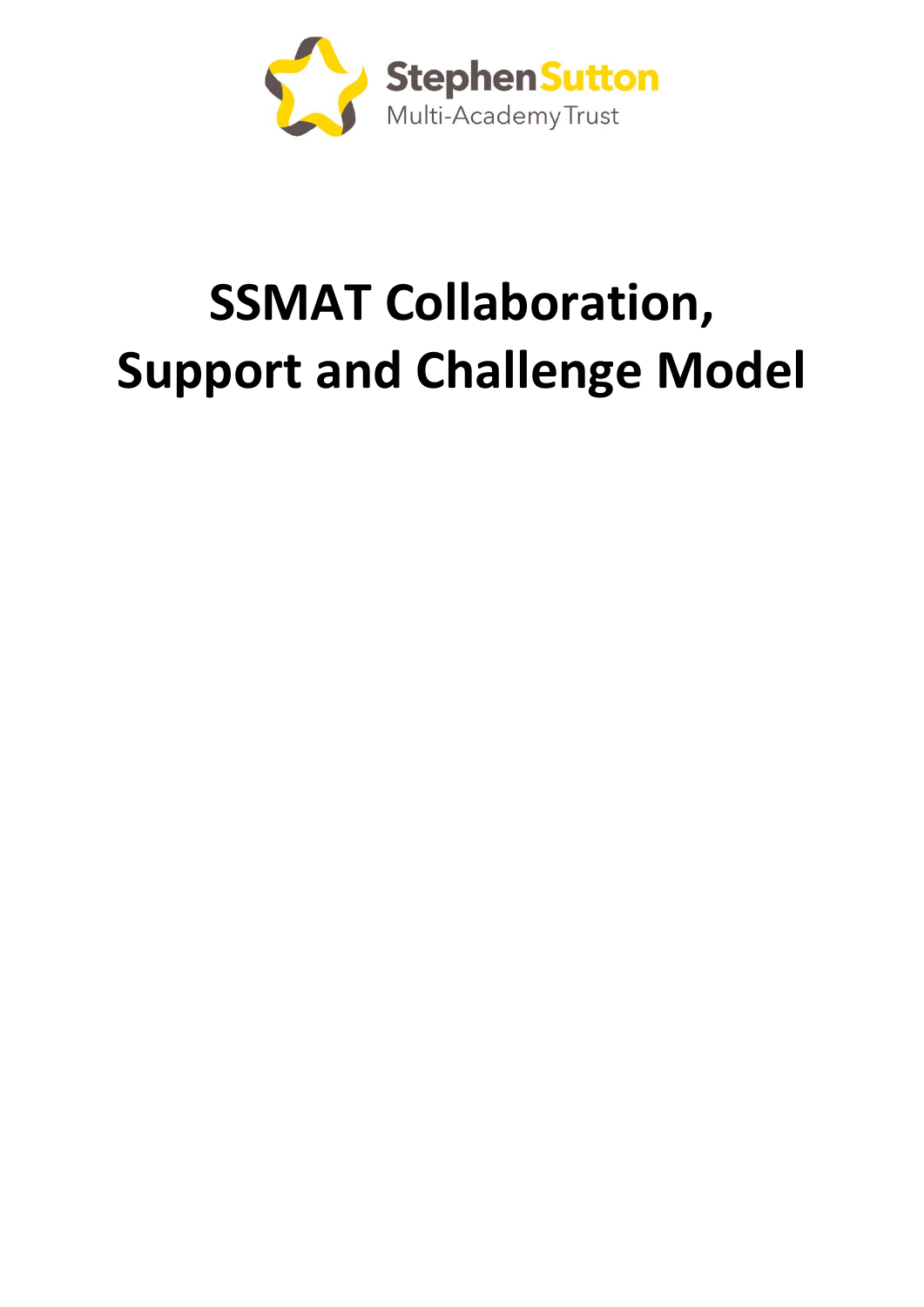

## **Collaboration, Support and Challenge for the Trust-Wide Development of Effective Teaching and Strong Learning Outcomes<sup>1</sup>**

### **1. Conditions for effective collaboration**

School improvement research studies identify the following features of effective inter-school collaboration:

- Strong leadership and governance
- Well-defined structures and processes
- A history of collaboration
- Clear communication
- Sensitivity to context

The Stephen Sutton Multi-Academy Trust features good clarity and objectivity of key roles with **well-defined accountability**. Schools partner up on the basis of their common principles and values and their productive working relationships. The Trust starts from the premise that there are many models of effective practice. The cross-phase model of collaboration provides **rich opportunities for colleagues to learn from each other for the benefit of the students**. **School improvement strategies** need to be appropriate for the setting and **are often best developed within the setting itself**.

#### **2. Leadership and governance**

2.1 The governance arrangements for the MAT must be aligned with education, charity and company law. In order to be effective, they also need to be flexible to the needs of the schools and the community it serves. Most importantly, strategic governance from the Trust Board must have student welfare and strong learning outcomes for all students in the partner schools as its foremost concerns. Furthermore, the way that the MAT operates and develops must support, rather than compromise, learning outcomes for students in other schools in the community. These are central principles for SSMAT.

2.2 SSMAT is a model with **no lead school** and with an Executive Director, who is directly accountable to the Trust Board and acts as line manager to the individual headteachers of the schools in the Trust. SSMAT is conceived as a highly community-focused cross-phase MAT. The focus of the Executive Director role is on system leadership, through which change and improvement is brought about at a systemic level.

**<sup>.</sup>** <sup>1</sup> Informed by: 'Effective School Partnerships and Collaboration for School Improvement: a Review of the Evidence' (DfE), Oct. 15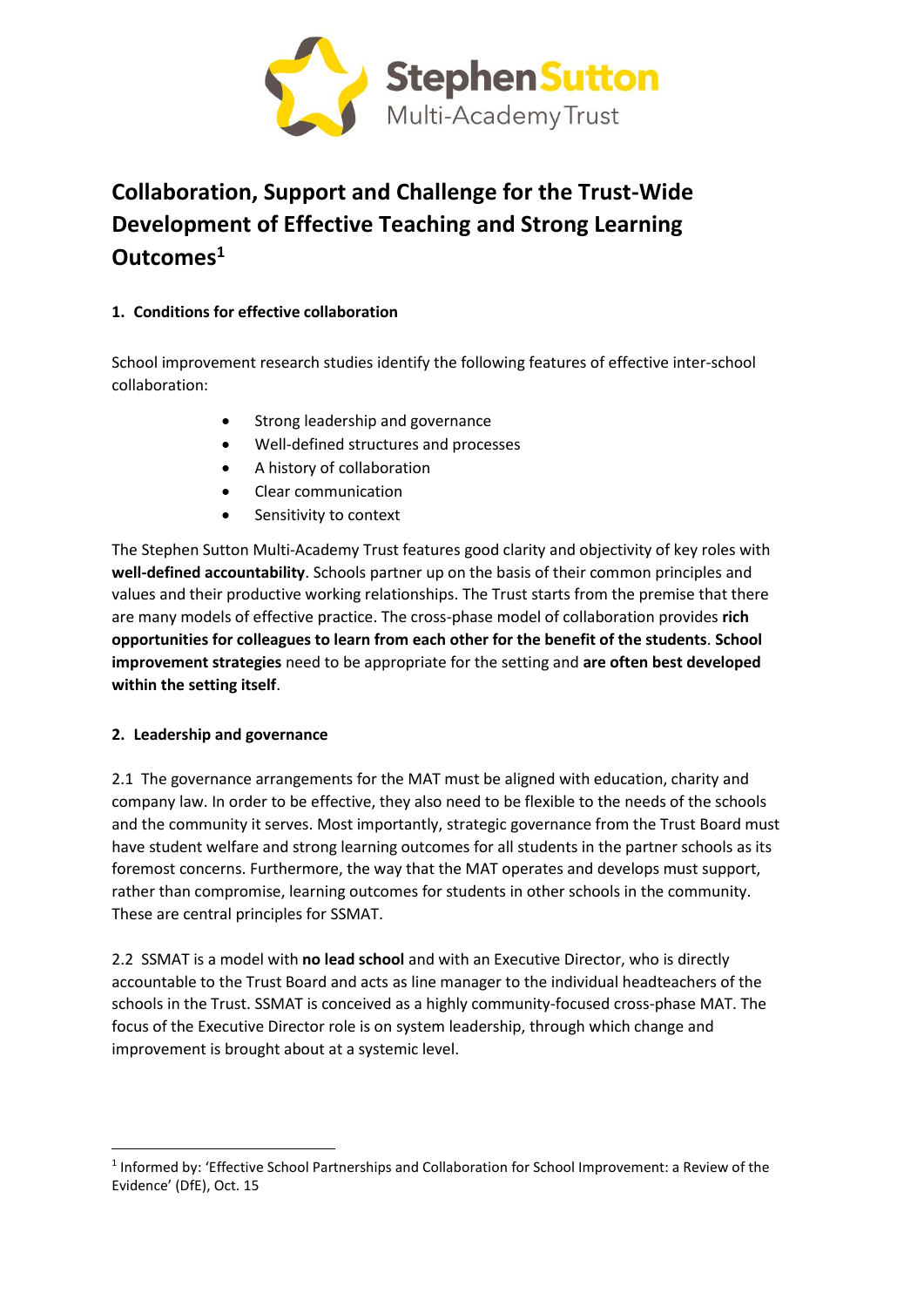

2.3 The overall framework for the governance and strategic leadership model is shown in the diagram below. Just CTTC and one further school (School A) are shown, but further schools (B, C, etc.) can be added, with corresponding links to the Board and to the Executive Director.



- 2.4 The Board of Directors and Executive Director (who sits on the Board) are responsible (in short) for:
	- developing (continuously) a compelling vision for the MAT
	- ensuring regulatory compliance
	- developing, reviewing and adjusting a set of ambitious but realistic key performance indicators (KPIs) against which progress can be tracked
	- evaluating the extent to which the KPIs are being met and ensuring that effective action is taken to address any underperformance
	- promoting the MAT's value and successes in the local community and beyond
	- ensuring that capacity is always being built, through networks and through training and development
- 2.4 The KPIs are largely concerned with:
	- safety, welfare and well-being
	- standards of teaching and learning and educational outcomes
	- financial health and the effective use of resources
- 2.5 Supporting the Trust Executive Director, there are further central Trust leadership roles: Trust Business Manager and Trust Teaching and Learning Consultant. The three roles comprise (collectively) the extra centralised leadership capacity that, through effective collaboration, brokering of extra support and direct support and intervention, support the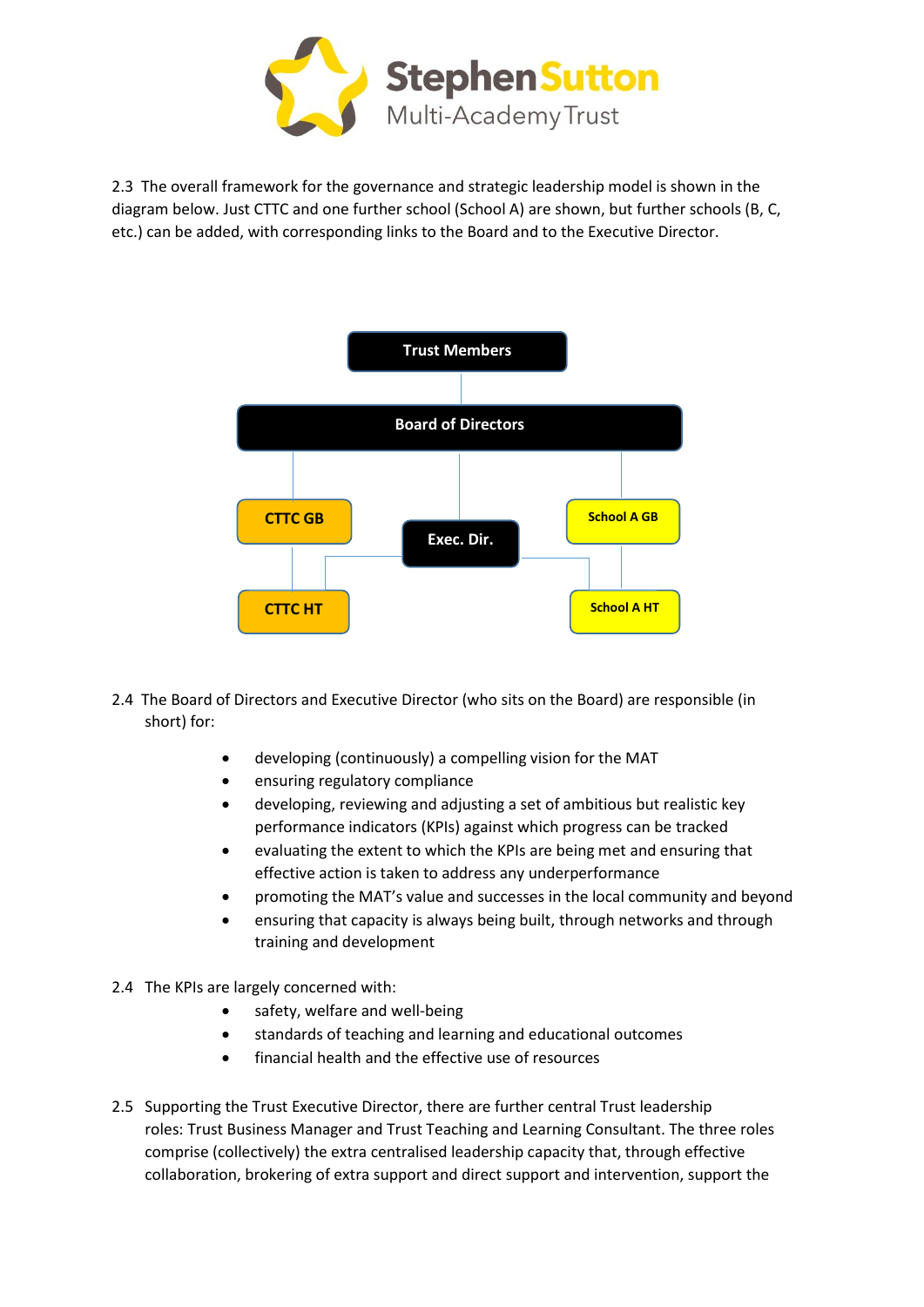

improvement of outcomes throughout the Trust. As the Trust grows, further roles (full and part time) will be created to give extra consultant support (and/or business-related capacity).

- 2.6 Further leadership and school improvement capacity is provided, as appropriate, by staff in the partner schools. Furthermore, schools joining the Trust will bring their own distinctive strengths and key staff who can contribute to school improvement capacity across the Trust.
- 2.7 Additional school improvement is commissioned from other agencies, including 'Challenging Education', a local educational consultancy firm with strong credentials in supporting school leaders and evaluating the effectiveness of provision in both the primary and secondary sectors.
- 2.8 At Board level, the Trust has involvement from the University of Derby, which has very strong credentials in Initial Teacher Training. This partnership is viewed as an important aspect of the Trust's capacity for developing a highly effective, ambitious staff training programme and a programme of inspiring, curricular opportunities for students of all ages.
- 2.9 Evaluation, by the Trust Board, of the effectiveness of the Trust itself (including, specifically, the performance of the Executive Director) is informed by the involvement of an external Trust Improvement Partner (TIP), recruited by the Board.

#### **3. Improving teaching and learning – the SSMAT approach**

3.1 The diagram below illustrates the way that the Trust Board creates the broad strategic context in which the individual schools operate. However, the **MAT vision is also informed by the aspirations and successes of the individual schools, creating the conditions for authentic, sustainable, emergent strategy.**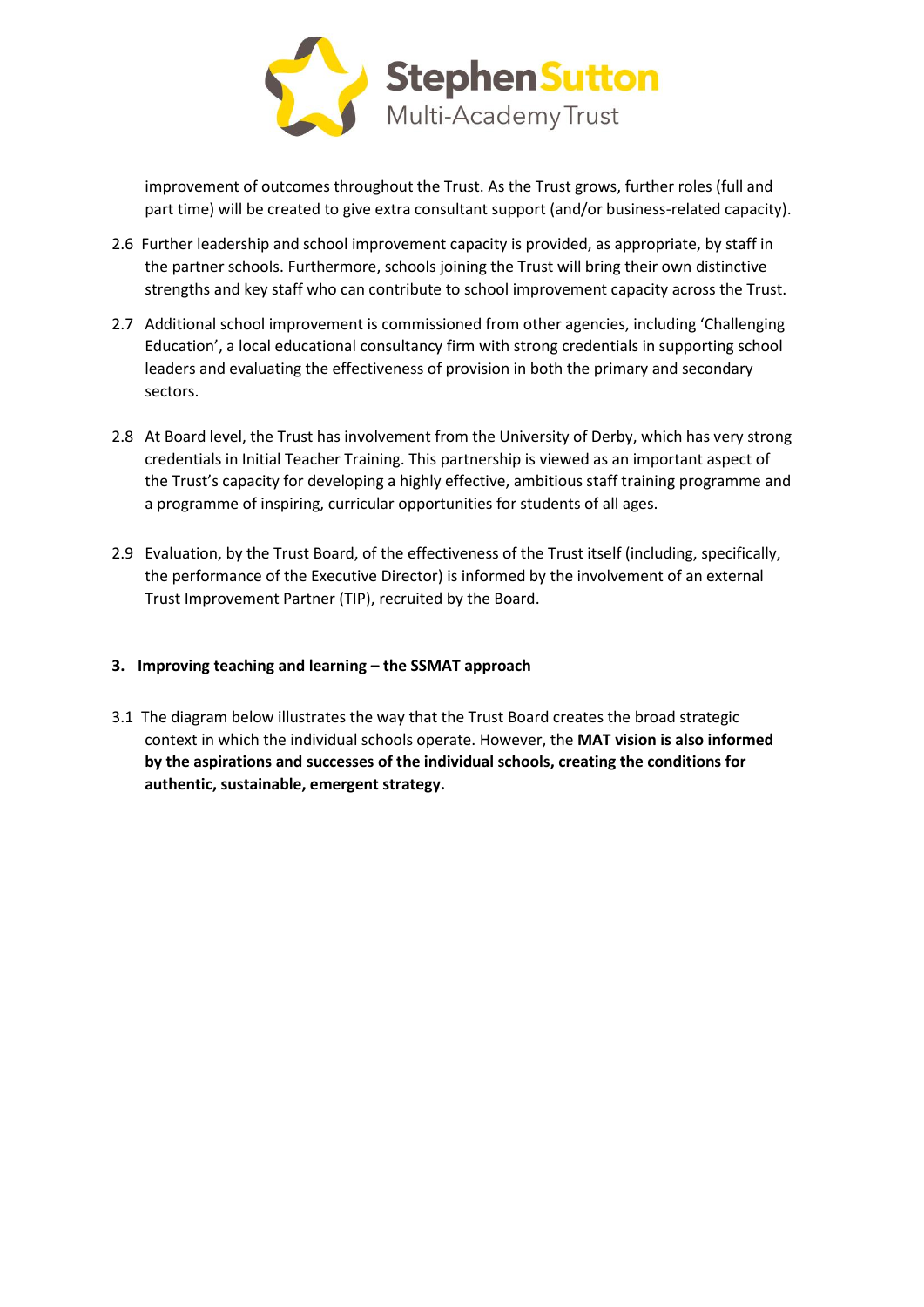



- 3.2 As outlined in the previous section, the Executive Director is supported in facilitating the development of strong learning outcomes across the MAT, by the Trust Teaching and Learning Consultant, by other consultants/leaders appointed/commissioned to work across the Trust and by suitable staff from the schools in the Trust.
- 3.3 The Executive Director meets individually on a regular basis with the Headteachers of the individual schools, with a regularity that depends on the circumstances of the schools concerned. As appropriate, these meetings may involve the Trust Teaching and Learning Consultant, the Trust Business Manager and/or other leaders/consultants.
- 3.1 Each half-term, there is a **Trust Executive Panel Meeting**, chaired by the Executive Director and attended by the Headteachers of the individual schools, the Trust Teaching and Learning Consultant, the Trust Business Manager and, by invitation, other senior colleagues (as appropriate). Reports from the Panel are received and considered by the Trust Board.
- 3.2 The Trust Teaching and Learning Consultant and Trust Business Manager operate 'from the centre' and are directly accountable to the Executive Head.
- 3.3 Further specialist support is commissioned, as required, for the purposes of review / evaluation and developing strong and sustainable strategies for improvement, in the context of national changes.
- 3.4 **Trust Focus Groups** are set up to ensure that there is a proper degree of involvement in evaluation and planning for improvement in relation to the key performance indicators. These include: